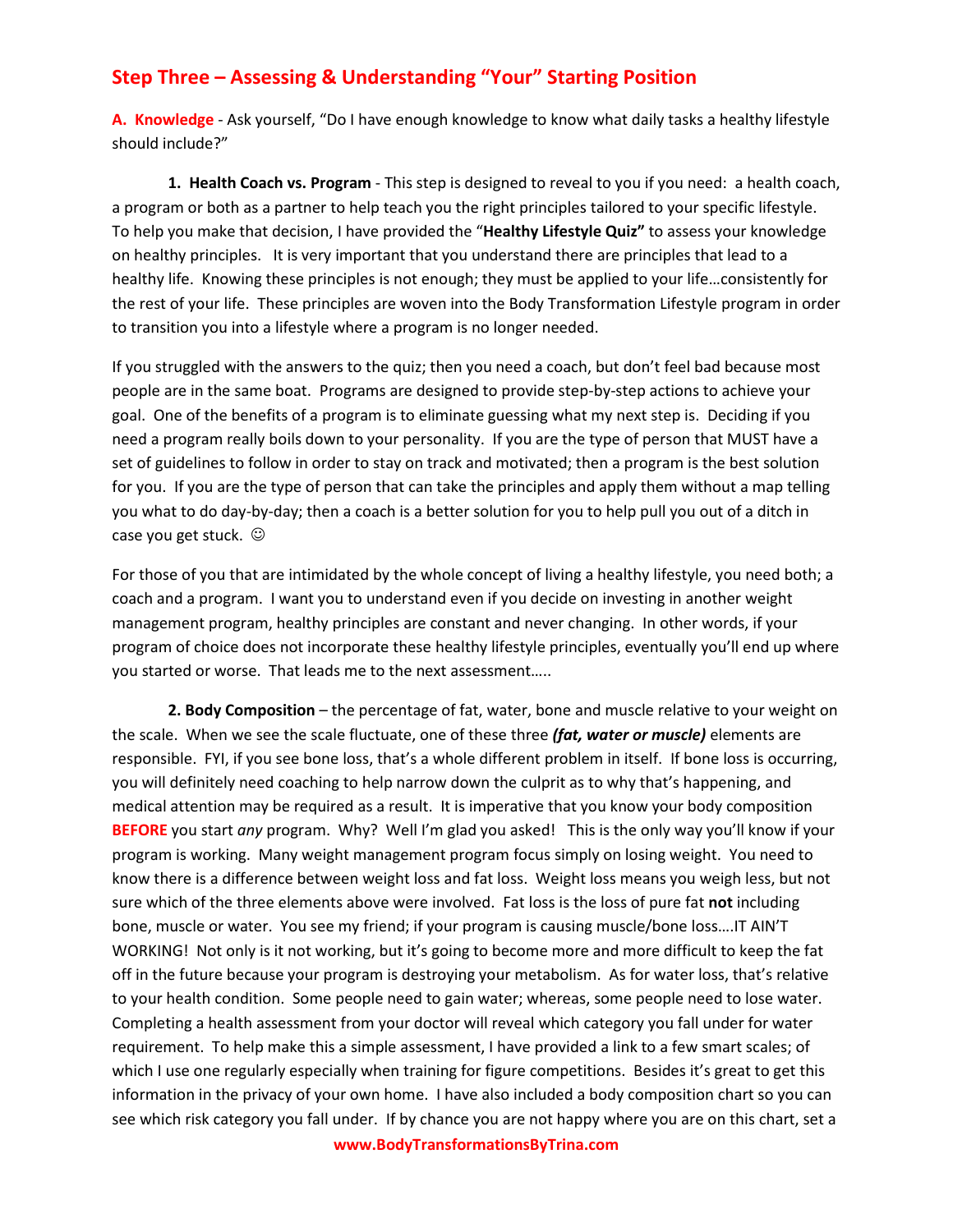target to where you'd like to be. Before you set your target, let me take a minute to destroy a myth I hear all the time. I've heard so many people say, "muscle weight more than fat". How in God's name is that possible? Well, it's NOT possible! A pound of muscle weighs the same as a pound of fat. Here's the truth: Muscle is denser than fat and take up less space; therefore, a pound of muscle next to a pound of fat appears smaller in size, but they weigh the same…GET IT? That's why two women both weighing 125 pounds; one at 17% body fat and the other at 25% body fat, the later will appear much larger in size. Remember, the human body operates like a machine, and the Body Transformation Lifestyle Program is designed to calculate the amount of fat loss required to attain your desired body composition. Knowing this information allows my client to work smart and not hard.

**3. Body Type –** Where do you carry the most body fat? It is important that you realize fat is not



**Contrasting Body Types** 

**www.BodyTransformationsByTrina.com** a problem, it's a symptom of a problem. The chart above is designed to help you get a better understanding of the underlying problem that may be causing your excessive fat. Many people suffer from hormonal imbalances that cause weight gain or prevent the body from metabolizing fat efficiently. The Body Transformation Lifestyle Programs take these conditions into consideration for your success. Meaning your diet and workout program is designed to overcome these hormonal issues and force fat metabolism. If you have been diagnosed with such a condition, chances are you are taking medication to correct the issue. That in itself can be another contributing factor to the weight gain. In case you are not aware, some medication prevent fat metabolism. Here's your homework, if you are taking any medication make a list of your medicine and research the side effects on each one. One of my favorite website I use for my clients is: [www.drugwatch.com/about.](http://www.drugwatch.com/about) If you already have a site you feel more comfortable with, use it. One of your health goals should include getting off that medicine for life.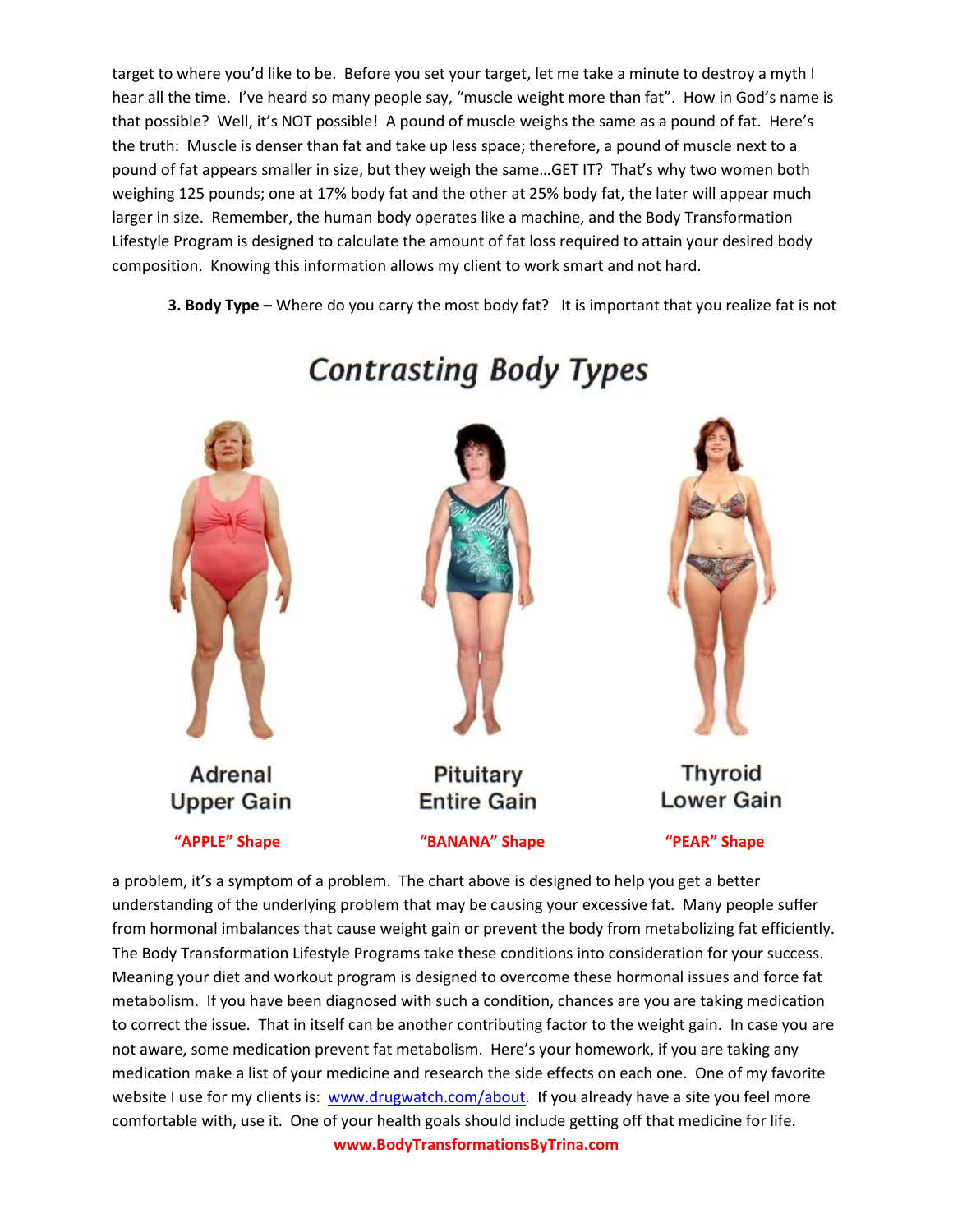Understanding the cause of your body fat will help you design your lifestyle map to help guide you in the types of exercise required (See section B-Movement below). It will be easy to determine if exercise is a MUST do and not up for negotiation; which foods to avoid, and what foods you must have in your diet, etc.

**4. Food Language –** All food edible by mankind fall into one of three macro-nutrient categories: Protein, Fat or Carbohydrates and they all serve a purpose; just like everything else in life. Please note: what I am about to explain is more complex, but for this purpose I'm keeping it simple for your understanding. Every muscle in the human body is made of protein, and **protein** is required to maintain and rebuild depleted muscle fibers. Lack of adequate protein in the diet depletes muscle mass; which decrease metabolism and cause the body to store fat easily. **Carbohydrates** are the initial fuel the body uses for movement. If you are not moving enough to burn off the amount of carbohydrates (glucose) you've consumed, your body will store the excessive carbohydrates in your muscle or liver as glycogen. Once the glycogen receptors are filled, the remaining carbohydrates are stored in your fat cells. **Fat** can be used as fuel in the absences of carbohydrates in the diet *and* the depletion of glycogen in the muscle. The other important purpose of **fat** is it helps your body absorb fat soluble vitamins like: A, D, E and K. Just so you'll know, too much fat will make you fat. In case your head is spinning, I have good news. You do not have to count calories to live a healthy lifestyle. Teaching clients how to feed themselves without counting calories is a technique incorporated in the Body Transformation Lifestyle Programs, and should be incorporated in all weight management programs. In addition to that, understanding how to read food labels help them along their journey when fresh or fresh frozen foods are simply not an option.

**5. Preparation Habits** – I hope this does not come as a shock, but preparation is a major part of living a healthy lifestyle, and time is the controlling factor. The homework you completed in Step 2 will help guide you when creating your time-map in order to incorporate these healthy habits on a daily or weekly basis. Here is a list of tasks that MUST be implemented:

*a. Food Prep* – You must decide if you are going to prepare your food daily or weekly. This decision is dictated by your lifestyle and the lists you created in step 2. I suggest you take a close look at the tasks you consider the "big rock" and determine if they truly are big rocks. You may need to make a new list or do a little task shuffling. What does food prep entails? Food Preparation is chopping or pre-cooking the items you plan to eat each day on a weekly or daily basis; weekly prep saves more time. You'll be pre-cooking all protein (meat) in batches just enough for the week. Chopping & washing vegetables for the week also help save time.

*b. Food Shopping* – Living a healthy lifestyle requires the consumption of fresh or fresh frozen foods. That means you will be at the grocery store more often and buying a little food at a time.

*c. Rest* – If you have sleep problems, now is the time to get professional help. I know a lot of people run off 4 to 5 hours of sleep and are convinced it's not affecting them. Well my friend, that's a lie born from the pits of hell. Any sleep deprived disease doesn't manifest over night, it's been brewing over time. Just so you'll know, many brain disease starts from lack of sleep; therefore, if you plan to live long I suggest you correct this problem…NOW! You need at least 7 to 8 hours of sleep…..make it happen!